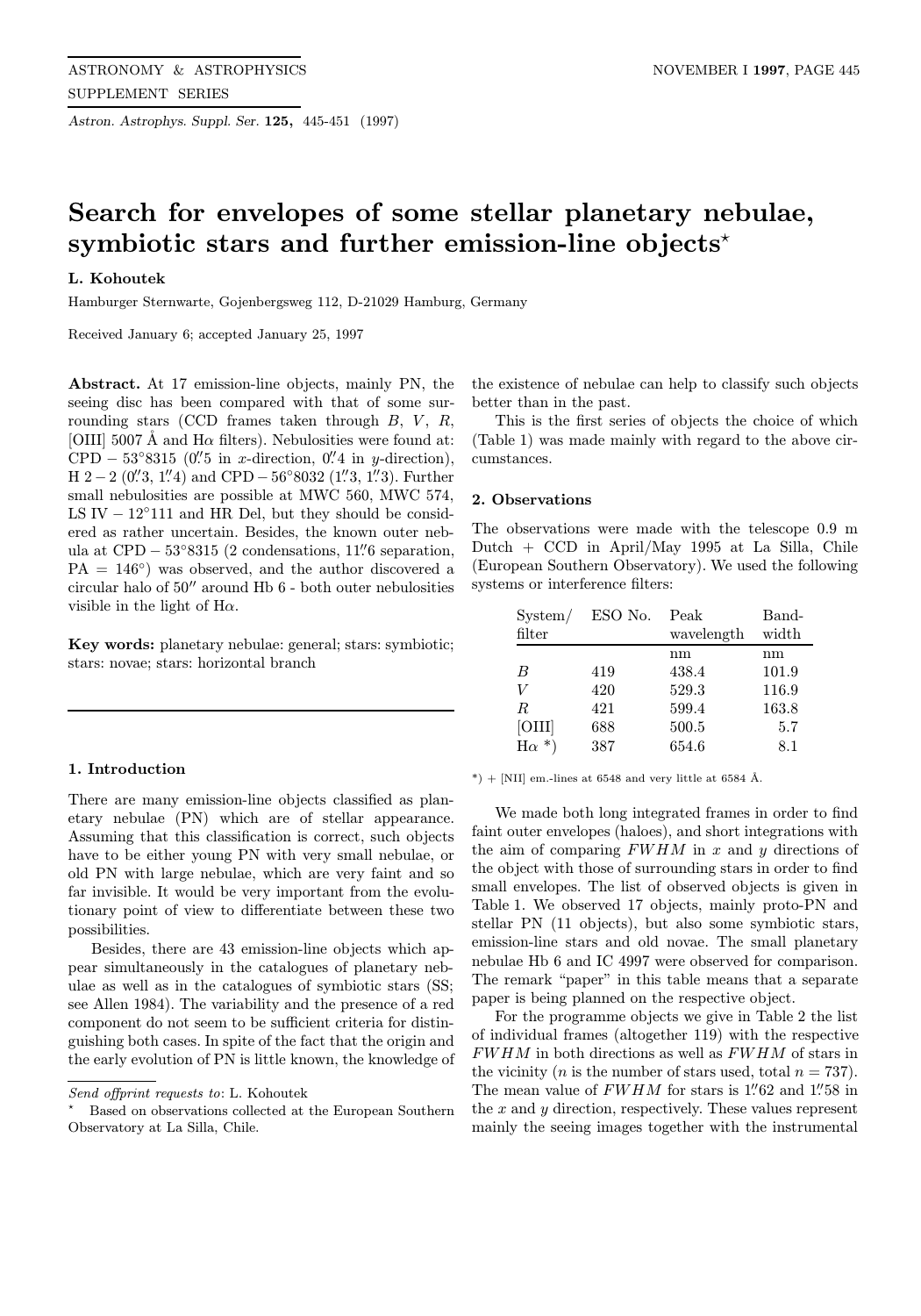| <b>Table 1.</b> List of objects |  |  |  |  |  |
|---------------------------------|--|--|--|--|--|
|---------------------------------|--|--|--|--|--|

| Object                              | Present<br>status |                 | RA       |       | 1950.0  | DEC.        | Remarks      |       |                |
|-------------------------------------|-------------------|-----------------|----------|-------|---------|-------------|--------------|-------|----------------|
|                                     |                   | h               | m        | s     | $\circ$ | $\sim$      |              |       |                |
| <b>MWC 560</b>                      | ΕS                | 07              |          | 23 28 |         | $-07$ 37.6  | $neb$ :      |       |                |
| MWC 574                             | PPN               | 07              | 45       | -45   |         | $-1400.2$   | neb:         |       |                |
| PN 1230-275                         | ΡN                | 12 <sub>2</sub> | 30       | -36   |         | $-2732.0$   |              |       |                |
| Cn $1-1$                            | PN, SS            |                 | 15 50    | -25   |         | $-48$ 42.8  |              |       |                |
| Cn $1-2$                            | PN, SS            | 16              | 40       | 00    |         | $-62$ 31.4  |              | paper |                |
| AS 210                              | SS                |                 | 16 48    | 16    |         | $-25$ 55.4  |              |       |                |
| CPD -53 8315                        | PPN               | 16              | 59       | 00    |         | $-53$ 51.5  | neb paper    |       |                |
| $H2-2$                              | PN, SS            |                 | 17 04    | 04    |         | $-34$ 01.3  | neb paper    |       |                |
| CPD -56 8032                        | ΡN                | 17              | 04 36    |       |         | $-56$ 52.0  | neb paper    |       |                |
| RT Ser                              | N                 | 17 <sup>1</sup> | 37       | 04    |         | $-11$ 55.1  |              |       |                |
| PC 18                               | PN,SS             | 17              | 37       | 20    |         | $-4701.8$   |              |       |                |
| AS 239                              | N                 | 17              | 40       | 31    |         | $-22$ 44.3  |              | paper |                |
| Hb 6                                | PN                | 17              | 52       | 07    |         | $-21$ 44.2  | neb paper S1 |       |                |
| V 348 Sgr                           | PN                | 18              | 37       | -20   |         | $-22, 57.4$ |              | paper |                |
| LS IV -12 111                       | PN, ES            |                 | 19 59 03 |       |         | $-12$ 49.6  | $neb$ :      |       |                |
| IC 4997                             | ΡN                | 20              | 17 51    |       |         | $+16$ 34.4  | neb          |       | S <sub>1</sub> |
| HR Del (N Del 67) N                 |                   | 20              |          | 40 04 |         | $+18$ 58.8  | $neb$ :      |       |                |
|                                     |                   |                 |          |       |         |             |              |       |                |
| paper - a separate paper is planned |                   |                 |          |       |         |             |              |       |                |
| neb - presence of the nebula        |                   |                 |          |       |         |             |              |       |                |
| ST - standard nebula                |                   |                 |          |       |         |             |              |       |                |

ES emission star  $\,$  N nova PN planetary nebula PPN proto-planetary nebula SS symbiotic star.

images combined with the focus inaccuracy and the guiding error. The last error is probably negligible because of nearly identical FWHM values in both directions. The integration time was  $0.3 - 720$  s, but for longer than about 180 s the autoguider was used. The studied objects were sometimes overexposed (10 frames) on the long integrated frames.

### 3. Results

The recognition of the nebula was defined in case the FWHM value of the object exceeded that of the stars by  $1$  sigma =  $0''06$  in at least one direction. This happened with CPD−53◦8315, H 2−2 and CPD−56◦8032 beside the standard nebulae Hb 6 and IC 4997. The following further objects have larger  $FWHM$  values compared with those of the stars in the vicinity, being close to  $0''$ . Of: MWC 560, MWC 574, LS IV  $-12°111$  and HR Del. The existence of small nebulae at these objects is therefore possible.

For the calculation of the nebular diameter the simple relation

$$
FWHM^{2}(\text{nebula}) = FWHM^{2}(\text{object}) - FWHM^{2}(\text{stars})
$$

was used. The results are given in Table 3 for reliable and possible nebulae. We summarized the diameters in  $x$  and y direction, respectively, together with the mean errors, for which  $N$  - number of frames (see Table 2) - was used.

## 4. Discussion of individual objects

4.1.  $CPD - 53°8315$   $(PK 334 - 07.1)$ 

This object (He  $3 - 1312$ ) was classified as possible proto-PN in Supplement 1 (Kohoutek 1978) to CGPN (Perek & Kohoutek 1967) and included among PN in Supplement 4 to CGPN (Kohoutek 1993). It appears in SECGPN (Acker et al. 1992) as SaSt  $2 - 12$ , PN G 334.8 – 07.4. There it is of stellar diameter, but recently Schwarz et al. (1992) found two condensations visible through  $H\alpha + [NII]$  filter (and not visible through [OIII]  $5007$  Å filter) having a separation of about 12 arcsec and lying symmetrical to the centre (to the star). We confirm this observation (Fig. 1) and present the picture of this nebula showing the central object and two condensations. May be the condensations (Table 3) are part of a faint outer envelope. The higher brightness in the vicinity of the star may also be an instrumental reflection. The nature of this "faint nebulosity" near the star cannot be recognized according to our frames.

Besides,  $\text{CPD} - 53°8315$  belongs to objects where the image is larger than those of stars, which fact we interpret with the presence of a nebulosity. This inner nebula of about  $0.5 \times 0.4$  arcsec is very small, but reliable as we hope; its diameter is nearly the same in  $H\alpha$  (4 frames) and in [OIII]  $5007 \text{ Å}$  (2 frames).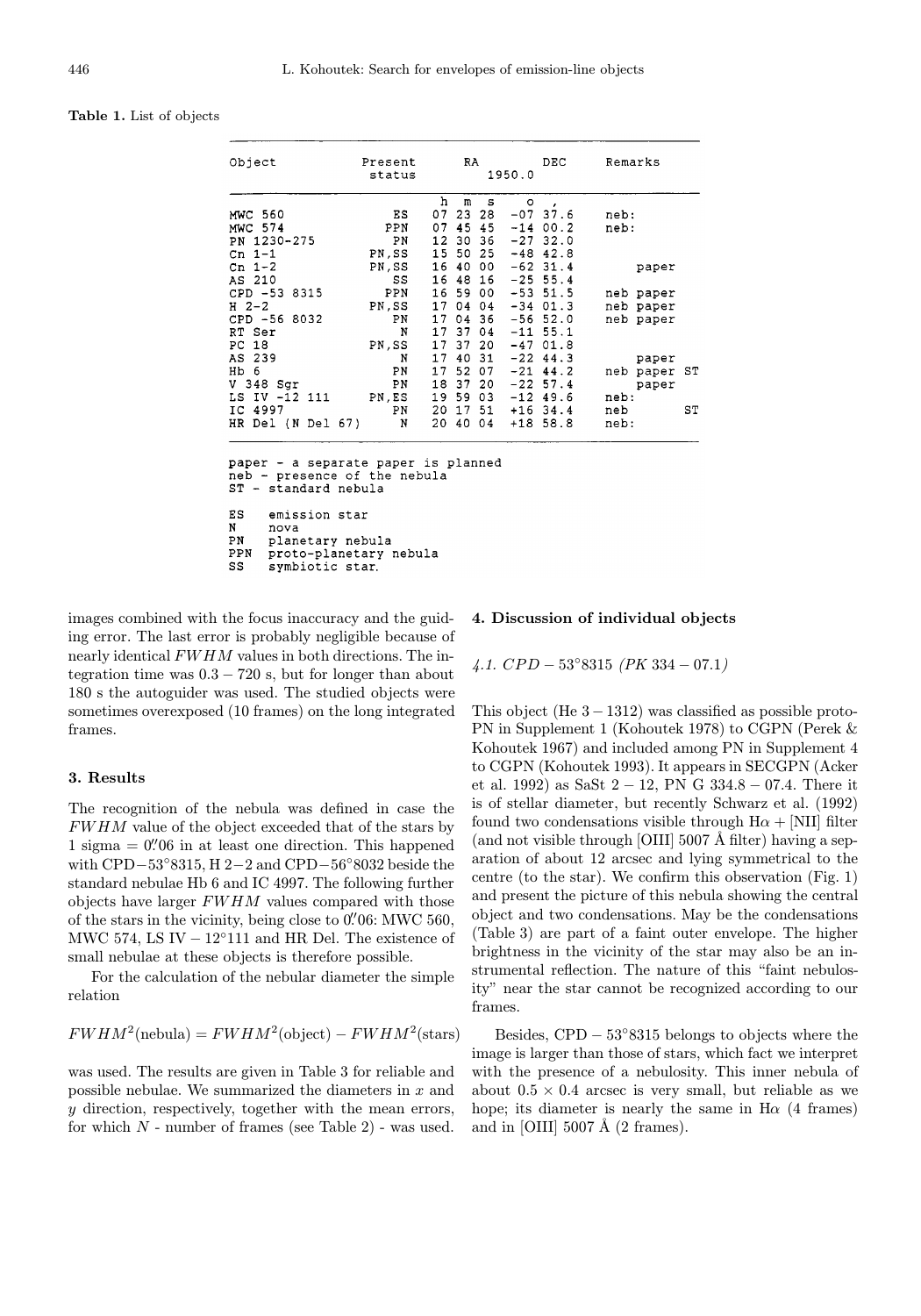# Table 2. Observed images

| Object         | Frame                                                                                                                                                                                                            | exp.<br>[sec]                                                                                 | FWHM stars<br>Y<br>X                                                                                                                                                                                                                                         | n                                                                            | FWHM object<br>X<br>Y                                                                                                                                                                                                                                        |
|----------------|------------------------------------------------------------------------------------------------------------------------------------------------------------------------------------------------------------------|-----------------------------------------------------------------------------------------------|--------------------------------------------------------------------------------------------------------------------------------------------------------------------------------------------------------------------------------------------------------------|------------------------------------------------------------------------------|--------------------------------------------------------------------------------------------------------------------------------------------------------------------------------------------------------------------------------------------------------------|
| <b>MWC 560</b> | Hα<br>546<br>547<br>Hα<br>Hα<br>548_s<br>541<br>٧<br>V<br>544<br>540<br>в<br>в<br>543<br>542<br>R<br>R<br>545                                                                                                    | 30<br>30<br>600<br>15<br>15<br>10<br>10<br>7<br>7                                             | $\overline{\mathbf{u}}$<br>$\overline{\mathbf{u}}$<br>2.30<br>1.63<br>2.03<br>1.55<br>1.75<br>2.08<br>2.07<br>1.63<br>2.13<br>1.71<br>2.07<br>1.74<br>2.20<br>1.92<br>2.01<br>1.57<br>1.70<br>1.45                                                           | 4<br>5<br>6<br>9<br>8<br>8<br>8<br>8<br>7                                    | w<br>$\overline{\mathbf{u}}$<br>1.74<br>2.48<br>2.06<br>1.60<br>overexp.<br>2.15<br>1.60<br>2.21<br>1.73<br>2.01<br>1.71<br>2.30<br>1.97<br>2.02<br>1.64<br>1.77<br>1.52                                                                                     |
| MWC 574        | 730<br>Ηa<br>731<br>Нα<br>732_s Ha                                                                                                                                                                               | 30<br>240<br>600                                                                              | 2.12<br>1.63<br>1.58<br>1.88<br>1.65<br>1.65                                                                                                                                                                                                                 | 5<br>7<br>6                                                                  | 2.27<br>1.77<br>1.89<br>1.61<br>overexp.                                                                                                                                                                                                                     |
| PN 1230-275    | 096<br>Ηa<br>094<br>[OIII]<br>095<br>[OIII]                                                                                                                                                                      | 720<br>60<br>600                                                                              | 1.13<br>1.12<br>1.38<br>2.01<br>1.73<br>1.32                                                                                                                                                                                                                 | 6<br>4<br>5                                                                  | 1.12<br>1.08<br>1.40<br>1.92<br>1.28<br>1.68                                                                                                                                                                                                                 |
| Cn $1-1$       | 836<br>Hα<br>837<br>Hα<br>838 s Ha<br>839<br>[OIII]<br>840<br>[OIII]                                                                                                                                             | 20<br>60<br>600<br>60<br>480                                                                  | 1.91<br>1.22<br>1.39<br>1.60<br>1.37<br>1.64<br>1.95<br>1.52<br>1.58<br>1.64                                                                                                                                                                                 | 6<br>6<br>6<br>5<br>6                                                        | 1.96<br>1.28<br>1.66<br>1.41<br>overexp.<br>1.97<br>1.53<br>overexp.                                                                                                                                                                                         |
| Cn $1-2$       | 126<br>Ηa<br>127<br>Hα<br>124 s<br>[OIII]<br>125<br>[0111]                                                                                                                                                       | 30<br>360<br>30<br>720                                                                        | 2.19<br>1.56<br>2.17<br>1.52<br>2.17<br>2.42<br>2.71<br>3.42                                                                                                                                                                                                 | 6<br>5<br>6<br>6                                                             | 2.19<br>1.57<br>overexp.<br>2.15<br>2.48<br>3.40<br>2.72                                                                                                                                                                                                     |
| AS 210         | 627<br>Hα<br>628_s Ha<br>444<br>[OIII]<br>445<br>[OIII]<br>441<br>V<br>442<br>в<br>443<br>R                                                                                                                      | 30<br>600<br>60<br>720<br>10<br>15<br>7                                                       | 1.76<br>1.31<br>1.39<br>1.34<br>1.84<br>1.69<br>1.92<br>1.76<br>1.59<br>1.65<br>2.06<br>2.00<br>1.61<br>1.67                                                                                                                                                 | 6<br>6<br>6<br>8<br>6<br>6<br>6                                              | 1.27<br>1.81<br>overexp.<br>1.92<br>1.68<br>1.95<br>1.76<br>1.65<br>1.55<br>2.14<br>2.00<br>1.61<br>1.64                                                                                                                                                     |
| CPD-53 8315    | 633<br>Hα<br>$635$ <sub>s</sub><br>Hα<br>636<br>Hα<br>637<br>Hα<br>638<br>Ηa<br>446<br>[OIII]<br>639_s<br>[OIII]                                                                                                 | 20<br>30<br>600<br>90<br>60<br>60<br>90                                                       | 1.35<br>1.39<br>1.35<br>1.31<br>1.60<br>1.63<br>1.56<br>1.60<br>1.61<br>1.52<br>1.89<br>1.64<br>1.80<br>1.84                                                                                                                                                 | 5<br>4<br>8<br>4<br>5<br>3<br>4                                              | 1.45<br>1.46<br>1.40<br>1.43<br>overexp.<br>1.57<br>1.67<br>1.68<br>1.54<br>1.95<br>1.73<br>1.85<br>1.86                                                                                                                                                     |
| $H2-2$         | 128<br>Hα<br>129<br>Ηa<br>130_s Ha<br>131<br>[OIII]<br>132<br>[OIII]                                                                                                                                             | 30<br>30<br>360<br>60<br>720                                                                  | 2.05<br>1.25<br>1.98<br>1.26<br>2.05<br>1.37<br>1.78<br>1.40<br>1.59<br>2.14                                                                                                                                                                                 | 6<br>6<br>6<br>6<br>6                                                        | 2.09<br>1.24<br>2.01<br>1.23<br>overexp.<br>1.40<br>2.13<br>1.67<br>2.63                                                                                                                                                                                     |
| CPD-56 8032    | 640<br>Hα<br>641<br>Hα<br>642<br>Ha<br>644<br>Нα<br>645<br>Hα<br>448<br>[OIII]<br>449<br>[OIII]<br>450<br>[OIII]<br>265<br>v<br>٧<br>267<br>268<br>۷<br>269<br>۷<br>270<br>V<br>271<br>V<br>272<br>V<br>273<br>V | 30<br>60<br>5<br>600<br>240<br>60<br>60<br>720<br>20<br>10<br>10<br>10<br>10<br>10<br>10<br>2 | 1.53<br>1.54<br>1.60<br>1.67<br>1.50<br>1.43<br>2.18<br>1.90<br>1.61<br>1.60<br>1.83<br>1.70<br>1.95<br>1.85<br>1.75<br>1.82<br>1.40<br>1.33<br>1.40<br>1.12<br>1.29<br>1.53<br>1.31<br>1.65<br>1.34<br>1.45<br>1.18<br>1.38<br>1.21<br>1.34<br>1.47<br>1.13 | 8<br>8<br>8<br>8<br>8<br>6<br>7<br>7<br>7<br>7<br>6<br>6<br>6<br>6<br>7<br>6 | 2.07<br>2.10<br>2.02<br>2.14<br>1.92<br>1.97<br>2.49<br>2.33<br>2.03<br>2.07<br>2.37<br>2.20<br>2.36<br>2.27<br>2.29<br>2.18<br>1.85<br>1.81<br>1.67<br>1.88<br>1.80<br>1.98<br>1.80<br>2.06<br>1.86<br>1.88<br>1.71<br>1.85<br>1.71<br>1.78<br>1.68<br>1.90 |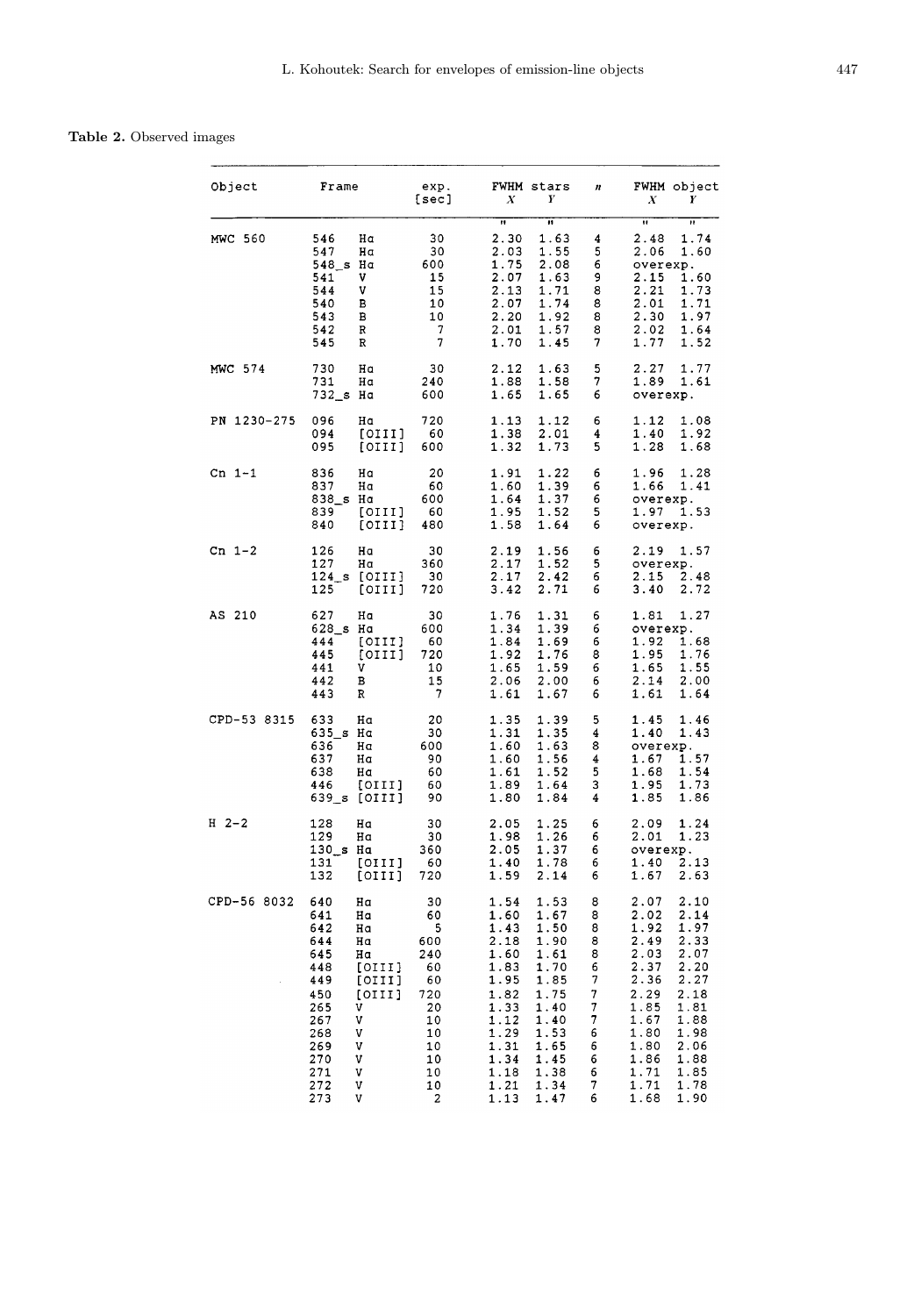# Table 2. continued

| Object                      | Frame                                                                                                                                                               | exp.<br>[sec]                                                         | FWHM stars<br>X<br>Y                                                                                                                                                                         | n                                                        | FWHM object<br>X<br>Y                                                                                                                                                                        |
|-----------------------------|---------------------------------------------------------------------------------------------------------------------------------------------------------------------|-----------------------------------------------------------------------|----------------------------------------------------------------------------------------------------------------------------------------------------------------------------------------------|----------------------------------------------------------|----------------------------------------------------------------------------------------------------------------------------------------------------------------------------------------------|
|                             | 276<br>в<br>277<br>в<br>278<br>в                                                                                                                                    | 15<br>10<br>10                                                        | $\overline{u}$<br>n<br>1.50<br>1.71<br>1.37<br>1.50<br>1.44<br>1.62                                                                                                                          | 6<br>7<br>7                                              | Ħ<br>Ħ<br>2.01<br>2.18<br>1.94<br>2.02<br>1.97<br>2.12                                                                                                                                       |
| RT Ser                      | 139<br>Hα<br>140 s Ha<br>141<br>[OIII]                                                                                                                              | 60<br>600<br>600                                                      | 1.14<br>1.18<br>1.21<br>1.21<br>1.17<br>1.60                                                                                                                                                 | 6<br>6<br>7                                              | 1.15<br>1.18<br>overexp.<br>1.14<br>1.60                                                                                                                                                     |
| PC 18                       | 669<br>Hα<br>670<br>Hα<br>671 s Ha<br>451<br>[OIII]<br>453_s [OIII]<br>452<br>v                                                                                     | 30<br>20<br>720<br>60<br>720<br>10                                    | 1.97<br>1.42<br>1.50<br>1.64<br>1.48<br>1.62<br>1.69<br>1.57<br>1.70<br>1.59<br>1.49<br>1.63                                                                                                 | 6<br>6<br>6<br>8<br>8<br>8                               | 1.97<br>1.40<br>1.56<br>1.67<br>overexp.<br>1.69<br>1.57<br>1.73<br>1.62<br>1.50<br>1.62                                                                                                     |
| AS 239                      | 048<br>Hα<br>137<br>Нα<br>138<br>Hα<br>136<br>[OIII]                                                                                                                | 60<br>720<br>720<br>720                                               | 1.71<br>1.42<br>1.26<br>1.30<br>1.19<br>1.25<br>1.38<br>1.88                                                                                                                                 | 7<br>7<br>7<br>7                                         | 1.74<br>1.44<br>1.23<br>1.29<br>1.16<br>1.24<br>1.29<br>1.81                                                                                                                                 |
| $Hb$ 6                      | 865<br>Ηa<br>866<br>Hα<br>867<br>Hα<br>868<br>Hα<br>869<br>Hα<br>870<br>Hα<br>871<br>[OIII]<br>872<br>[OIII]<br>863<br>в<br>864<br>в                                | 10<br>10<br>360<br>720<br>240<br>60<br>10<br>10<br>20<br>4            | 1.32<br>1.05<br>1.50<br>1.06<br>2.13<br>1.66<br>2.10<br>1.53<br>2.12<br>1.54<br>1.84<br>1.43<br>1.62<br>1.08<br>1.60<br>1.10<br>1.42<br>1.53<br>1.25<br>1.35                                 | 10<br>10<br>9<br>9<br>11<br>10<br>6<br>8<br>10<br>7      | 4.53<br>4.74<br>4.78<br>4.58<br>4.68<br>4.84<br>4.72<br>4.84<br>4.75<br>4.85<br>4.64<br>4.78<br>4.30<br>4.36<br>4.20<br>4.25<br>4.09<br>4.35<br>3.95<br>4.42                                 |
| V 348 Sgr                   | 050<br>Hα<br>051 s Ha<br>$052$ _s<br>[OIII]<br>053<br>[OIII]<br>054<br>[OIII]                                                                                       | 300<br>600<br>600<br>600<br>600                                       | 1.95<br>2.02<br>1.45<br>1.55<br>1.67<br>2.19<br>1.71<br>2.22<br>1.76<br>2.25                                                                                                                 | 6<br>6<br>6<br>6<br>6                                    | 1.95<br>2.02<br>1.42<br>1.57<br>2.22<br>1.66<br>1.70<br>2.23<br>1.76<br>2.30                                                                                                                 |
| LS IV-12 111 055<br>IC 4997 | Hα<br>057_s Ha<br>058<br>Hα<br>060<br>[OIII]<br>061<br>[OIII]<br>699<br>V<br>702<br>v<br>700<br>в<br>703<br>в<br>701<br>R<br>704<br>R<br>310<br>V                   | 30<br>120<br>120<br>120<br>120<br>10<br>10<br>15<br>15<br>7<br>7<br>2 | 1.60<br>1.80<br>1.81<br>1.82<br>1.54<br>1.69<br>2.00<br>2.59<br>1.93<br>2.50<br>1.26<br>1.36<br>1.46<br>1.51<br>1.52<br>1.54<br>1.32<br>1.29<br>1.40<br>1.30<br>1.25<br>1.49<br>1.18<br>1.29 | 5<br>6<br>6<br>3<br>3<br>4<br>4<br>4<br>4<br>4<br>4<br>6 | 1.60<br>1.82<br>1.85<br>1.85<br>1.56<br>1.72<br>2.07<br>2.55<br>1.93<br>2.47<br>1.28<br>1.39<br>1.55<br>1.54<br>1.66<br>1.63<br>1.39<br>1.37<br>1.47<br>1.38<br>1.31<br>1.52<br>1.58<br>1.58 |
|                             | 311<br>۷<br>313<br>٧<br>314<br>٧<br>315<br>в<br>316<br>В<br>317<br>в                                                                                                | 0.3<br>1<br>1<br>1<br>1<br>1                                          | 1.14<br>1.22<br>1.30<br>1.30<br>1.16<br>1.22<br>1.15<br>1.40<br>1.26<br>1.36<br>1.19<br>1.23                                                                                                 | 5<br>5<br>5<br>5<br>5<br>5                               | 1.49<br>1.58<br>1.74<br>1.58<br>1.59<br>1.54<br>1.56<br>1.62<br>1.63<br>1.57<br>1.47<br>1.51                                                                                                 |
| HR Del                      | 150<br>Hα<br>151<br>Hα<br>897<br>Hα<br>898<br>Hα<br>899<br>Hα<br>147<br>[OIII]<br>148<br>[OIII]<br>149<br>[OIII]<br>894<br>[OIII]<br>895<br>[OIII]<br>896<br>[OIII] | 50<br>50<br>50<br>50<br>50<br>30<br>50<br>50<br>40<br>40<br>50        | 1.58<br>1.52<br>1.33<br>1.44<br>1.53<br>1.30<br>1.60<br>1.40<br>1.73<br>1.45<br>1.74<br>2.11<br>1.97<br>2.13<br>1.87<br>2.15<br>1.65<br>1.60<br>1.70<br>1.47<br>1.81<br>1.50                 | 5<br>7<br>5<br>5<br>5<br>5<br>5<br>7<br>5<br>5<br>5      | 1.60<br>1.49<br>1.31<br>1.42<br>1.63<br>1.35<br>1.77<br>1.48<br>1.85<br>1.54<br>1.81<br>2.28<br>1.96<br>2.25<br>1.93<br>2.30<br>1.91<br>1.63<br>1.67<br>1.44<br>1.75<br>1.48                 |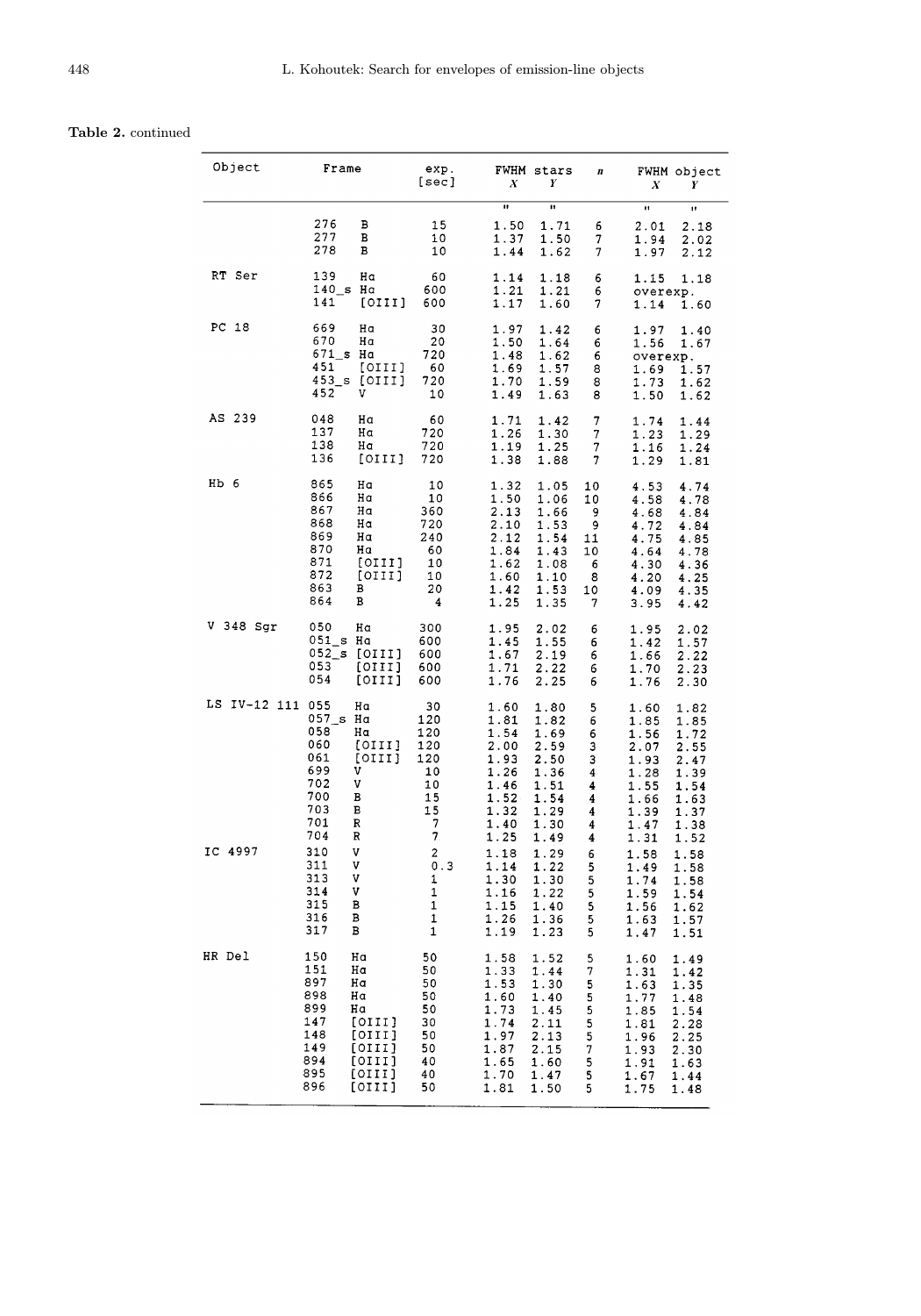Table 3. Nebular diameters

| Object                                                  |                                                                                                                                                       | X<br>m.e.                                                     | Nebula (inner)<br>Y                                            | m.e.                                   | $\overline{N}$                                                                                                                | Nebula (outer)                                            |
|---------------------------------------------------------|-------------------------------------------------------------------------------------------------------------------------------------------------------|---------------------------------------------------------------|----------------------------------------------------------------|----------------------------------------|-------------------------------------------------------------------------------------------------------------------------------|-----------------------------------------------------------|
| A) Reliable nebulae:                                    | $\mathbf{H}$                                                                                                                                          | $^{\bullet}$                                                  | $\overline{\mathbf{u}}$                                        | $\overline{H}$                         |                                                                                                                               |                                                           |
| CPD-53 8315<br>$H2-2$<br>CPD-56 8032<br>Hb 6<br>IC 4997 | Ha *) $0.49 \pm .02$ $0.35 \pm .06$<br>$[OIII]$ 0.46 .02 0.38<br>$[OIII]$ 0.30 .20 1.36<br>Ha *) $4.26$ .03 $4.59$<br>$[OIII]$ 3.94 .05 4.17 .06<br>B | 1.29.02<br>3.79 .04 4.14 .07<br>$1.03 \pm .04$ 0.89 $\pm .03$ | 1.29                                                           | $\cdot$ 11<br>.06<br>.18<br>.02<br>.02 | 4<br>$\overline{\mathbf{c}}$<br>$\overline{\mathbf{c}}$<br>$\overline{2}$<br>19<br>6<br>$\overline{2}$<br>$\overline{2}$<br>7 | 2 condens. 11"6 (PA 146")<br>PA 172°<br>circular halo 50" |
| B) Possible nebulae:                                    |                                                                                                                                                       |                                                               |                                                                |                                        |                                                                                                                               |                                                           |
| <b>MWC 560</b><br>MWC 574<br>LS IV-12 111<br>HR Del     | 0.36                                                                                                                                                  | $0.40 \pm .15$<br>$0.47$ .35<br>.05<br>$0.28 \pm .15$         | $0.25 \pm .13$<br>$0.48$ . 22<br>$0.21$ . 10<br>$0.27 \pm .14$ |                                        | 8<br>2<br>11<br>11                                                                                                            |                                                           |

\*) see text (Sect. 4).



Fig. 1. CPD –  $53°8315$  in the light of H $\alpha$  with two condensations 11'' 6 (PA 146°) apart; exp. 30 s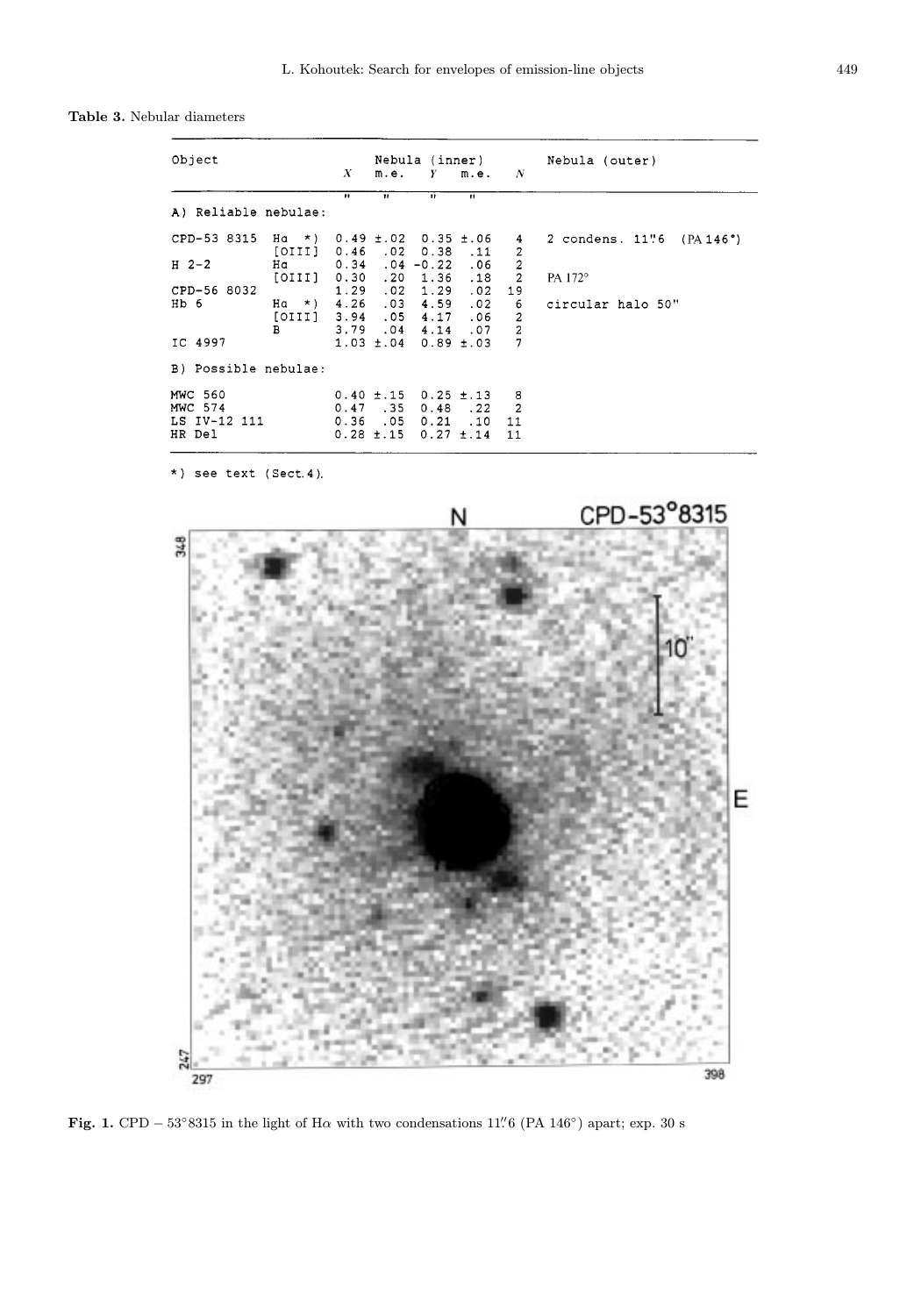

Fig. 2. H 2 − 2 in the light of [OIII] 5007 Å elongated in PA 172°; exp. 60 s

4.2.  $H$  2 – 2 ( $PK$  351 + 03.1)

Rejected from SECGPN as symbiotic star. Our frames show H 2 − 2 stellar in H $\alpha$ , but elongated in y direction in [OIII] 5007 Å (1.4 arcsec, PA about 172 $\degree$ ), which may be caused by condensations or loops (Fig. 2).

4.3. 
$$
CPD - 56^{\circ}8032
$$
 (*PK* 332 - 9.1)

Included among PN in Supplement 5 to CGPN (Kohoutek 1996). It appears in SECGPN as He  $3 - 1333$ , PN G 332.9 − 09.9, stellar appearance. Small optical nebulosity of  $1.3 \times 1.2$  arcsec, PA  $10°$ , was found (Kohoutek 1995) as well as its being nearly identical with the speckle infrared observations of dust emission features at  $3.28 \mu$ m (Roche et al. 1986). This optical nebulosity was now confirmed using all existing frames.

## 4.4. Hb 6 ( $PK 7 + 01.1$ )

In SECGPN under 007.2+01.8; optical diameter 5 arcsec from Cahn & Kaler (1971). The variability of this object  $(= AS Sgr)$  is probably of instrumental origin (Arhipova 1973), the central star is unknown. Hb 6 has been chosen as a standard nebula in order to compare our measured dimension with that given in the literature. The derived nebular diameter (see Table 3) is somewhat smaller than that used by Cahn & Kaler. Besides, the diameter measured in the light of  $\text{[OIII]}$  5007 Å and in B-system is smaller than that in  $H\alpha$ , which can be explained by the stratification effect. A large nearly circular halo (Table 3) of about 50 arcsec has been found in  $H\alpha$ .

### 4.5. IC 4997 ( $PK$  58  $-10.1$ )

In SECGPN under 058.3−10.9; optical diameter 1.6 arcsec from Cahn & Kaler (1971). The measured nebular diameter (Table 3) of this standard object is again somewhat smaller than that given in the literature.